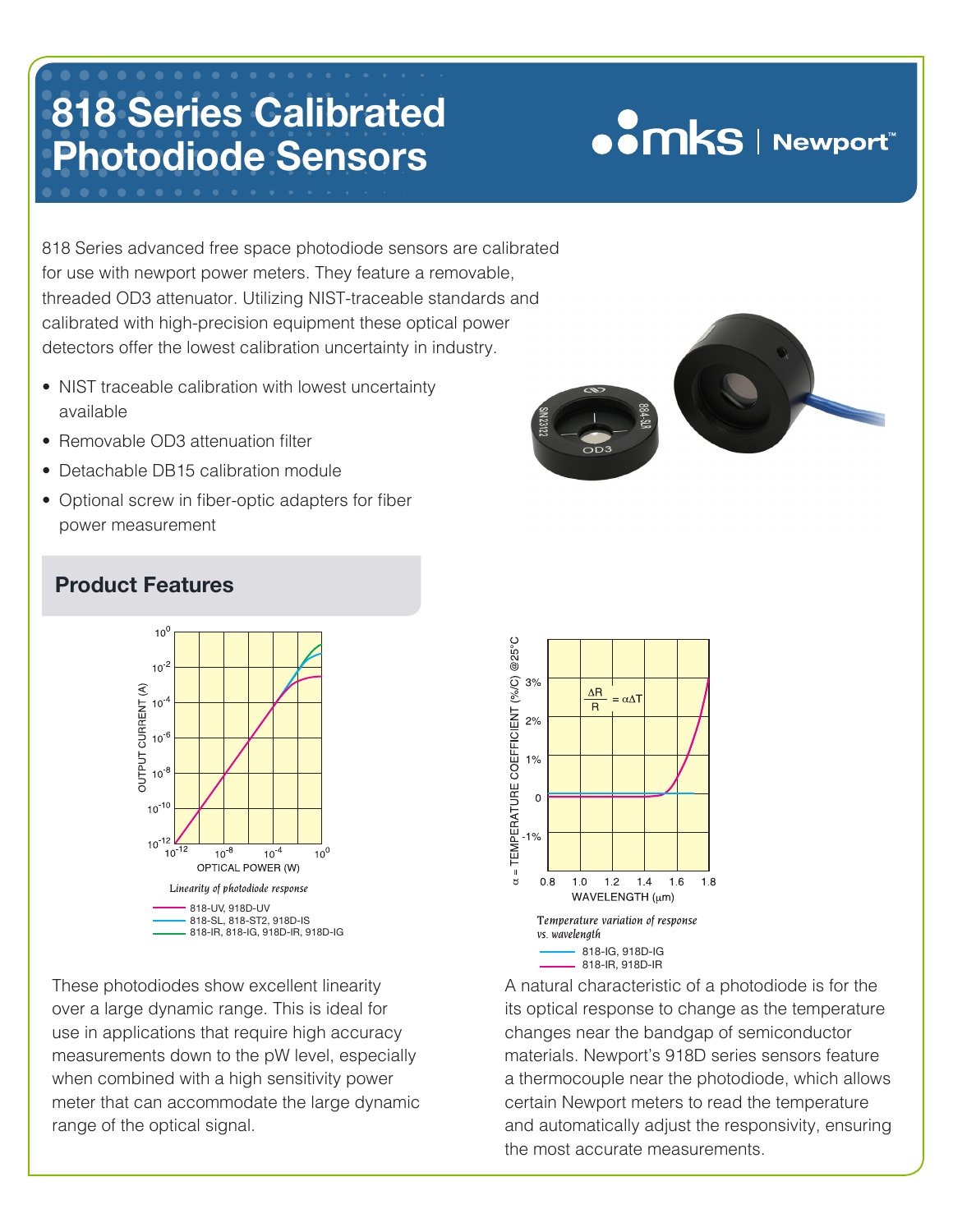#### **Factors that Affect Maximum Measurable Power**

The maximum measurable power of photodiode sensors is dependent on several factors such as the wavelength of incoming light, photodiode current output saturation, temperature, use of an attenuator and a power meter's maximum current input value. Newport provides maximum power specifications based on the power meter models, with and without an attenuator, and wavelength-dependent maximum power level. With these factors affecting measurable power in mind, choosing the proper detector for your application is critical.

#### **NIST-traceable Sensor Calibration**

Our calibrated photodiode sensors include a full spectral response calibration utilizing NIST-traceable standards calibrated with high-precision equipment maintained in Newport's optical detector calibration facility. Tight calibration facility and process control allows the tightest calibration uncertainty in industry. Each detector is shipped with the calibration data, which is electronically stored inside the detector's EEPROM. A certificate of calibration as well as the actual calibration curves and data are shipped with each detector for attenuator and no attenuator models. To maintain accuracy and guarantee performance, Newport recommends annual photodiode detector calibration.



Detector calibration system block diagram.

#### **Wide Dynamic Range with OD3 Attenuator**

The 884 Series OD3 attenuators extend the calibrated optical dynamic range of our detectors by three decades. Both the attenuator and detector have their serial number scribed on the part which, to maintain calibration, must match. Our attenuator design provides high damage threshold and spectral flatness. With the low noise equivalent power (NEP) associated with the photodiodes being used, a wider dynamic range is achieved. The clear aperture of the 884 Series attenuators is 10.3 mm.



#### **Removable OD3 Attenuator**

For less than 1 mW input power (or 0.1 mW for 818- UV/DB between 200-400 nm), removing the OD3 attenuator by unscrewing it from the detector head is recommended to maximize the signal-to-noise ratio.

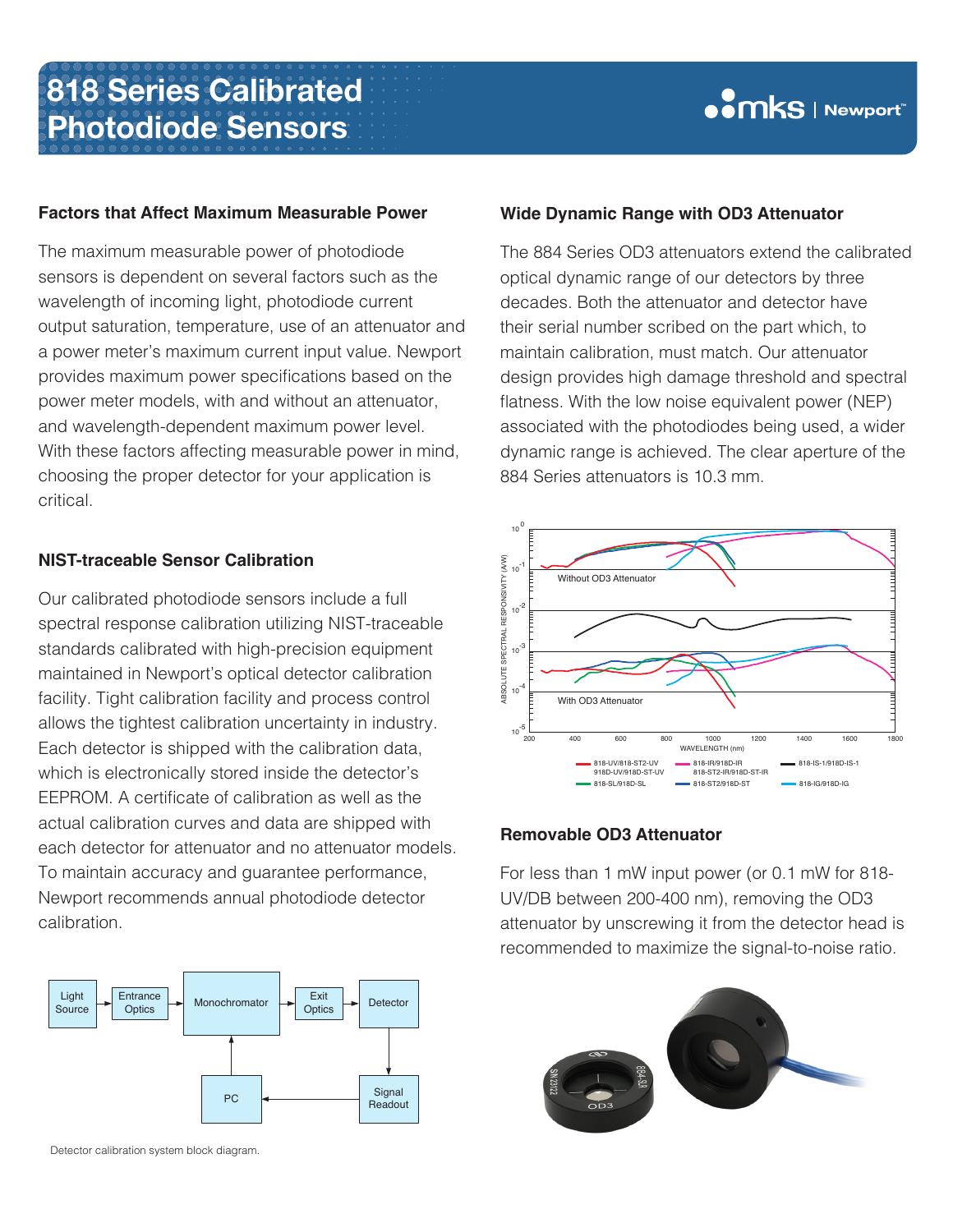### **OODUS** Newport

### **Removable Calibration Module**

The 818 series detectors include a BNC connector with a removable calibration module. The /DB suffix indicates a DB15-style calibration module that is directly compatible with Newport's current power meters. Models with the /CM suffix, which include a legacy round 8-pin mini-DIN module and the BNC connector models, 818-xx, are no longer available. For older instruments that require no calibration module (BNC), we recommend that customers purchase 818-xx/DB and simply remove the DB15 calibration module. Please order the 818-SCAL-OPT when only a new calibration module is needed for the 818 Series photodiode detectors, without the need to recalibrate the detector.



### **Additional Functionality with BNC Connector**

The BNC connector extends the functionality of the 818 Series photodiode sensors. It enables direct connection to an ammeter or lock-in amplifier. It also allows the detector output to be viewed on an oscilloscope after first



connecting it to a current-to-voltage preamplifier, such as Newport's model 70710. Furthermore, the cable length can be extended by connecting another BNC cable.

### **Adapters for Fiber-Optic Applications**

These photodiode sensors can be converted to measure optical power from connectorized or bare optical fibers. Newport offers a comprehensive set of screw-in fiber-optic adapters to match a variety of connector types. Our bare fiber holder and adapter mount are designed together to hold 250-µm bare fibers without damaging the fiber.